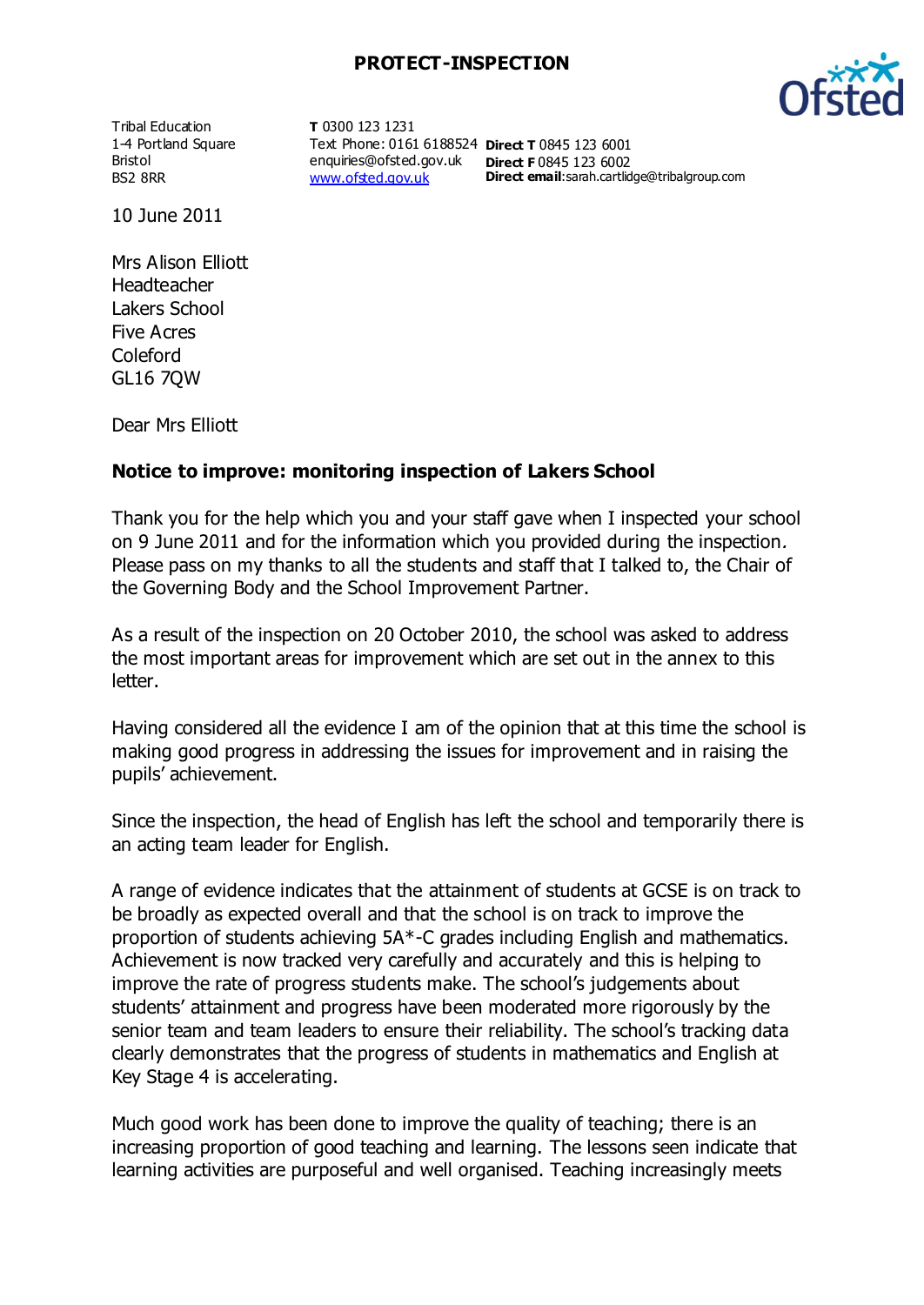#### **PROTECT-INSPECTION**



the needs of students of different abilities. The way in which teachers mark work and provide students with feedback is improving well. Teachers also analyse data much more effectively to identify where lesson planning has to be amended and improved. As a result, students now have a clear and precise understanding of their individual targets and what they need to do to improve their work.

Good work has been done to develop a consistent approach to mathematics and English teaching across the school. Teachers are also doing more to help students to understand and learn key literacy and numeracy skills. For instance, a range of useful work has been undertaken to improve writing, which has led to better quality writing across the curriculum.

Temporary arrangements have been in place to cover the absence of two teachers in English. Although these arrangements have inevitably brought challenges, they have been carefully overseen by the headteacher and her senior team, and significant progress has been made, particularly in the last three months. Systems have been strengthened and a range of specific programmes are provided for individual students; the impact of these initiatives is evaluated carefully.

The school's business and enterprise specialist status has enabled it to achieve good results in the relevant subjects and to make a big contribution to enhancing the ethos of the school and the leadership programmes for students. As a result, there are good links with local primary schools and the community.

Teaching assistants are now employed more fully in lessons and they have good new planners to record their strategies for individual students and the impact of these on student achievement. Much is also being done to strengthen the leadership and management capacity and performance of team leaders. The new weekly meetings with senior leaders have enhanced the quality of leadership within the school and increased the confidence of team leaders so that a genuine team approach to school improvement has been established. Teachers are now keen to share good practice and learn from each other. Lesson observations are undertaken with more rigour and consistency across the school. As a result, the pace of lessons, range of teaching styles and lesson planning have all been improved well.

The headteacher and her senior team are providing the school with good, clear direction. They have a thorough, accurate and realistic understanding of the school's strengths and weaknesses. This is evidenced by the clear and rigorous plans for school improvement, which were generated following the inspection and continue to be fine-tuned to reflect improvements and emerging needs. Morale is good but staffing still needs to stabilised in English. The school has done much negotiate its own support from a range of sources, including the guidance of a secondary headteacher. The local authority has provided good consultant support in English and mathematics. The statement of action and plans produced by the local authority meet all requirements. The School Improvement Partner challenges the school well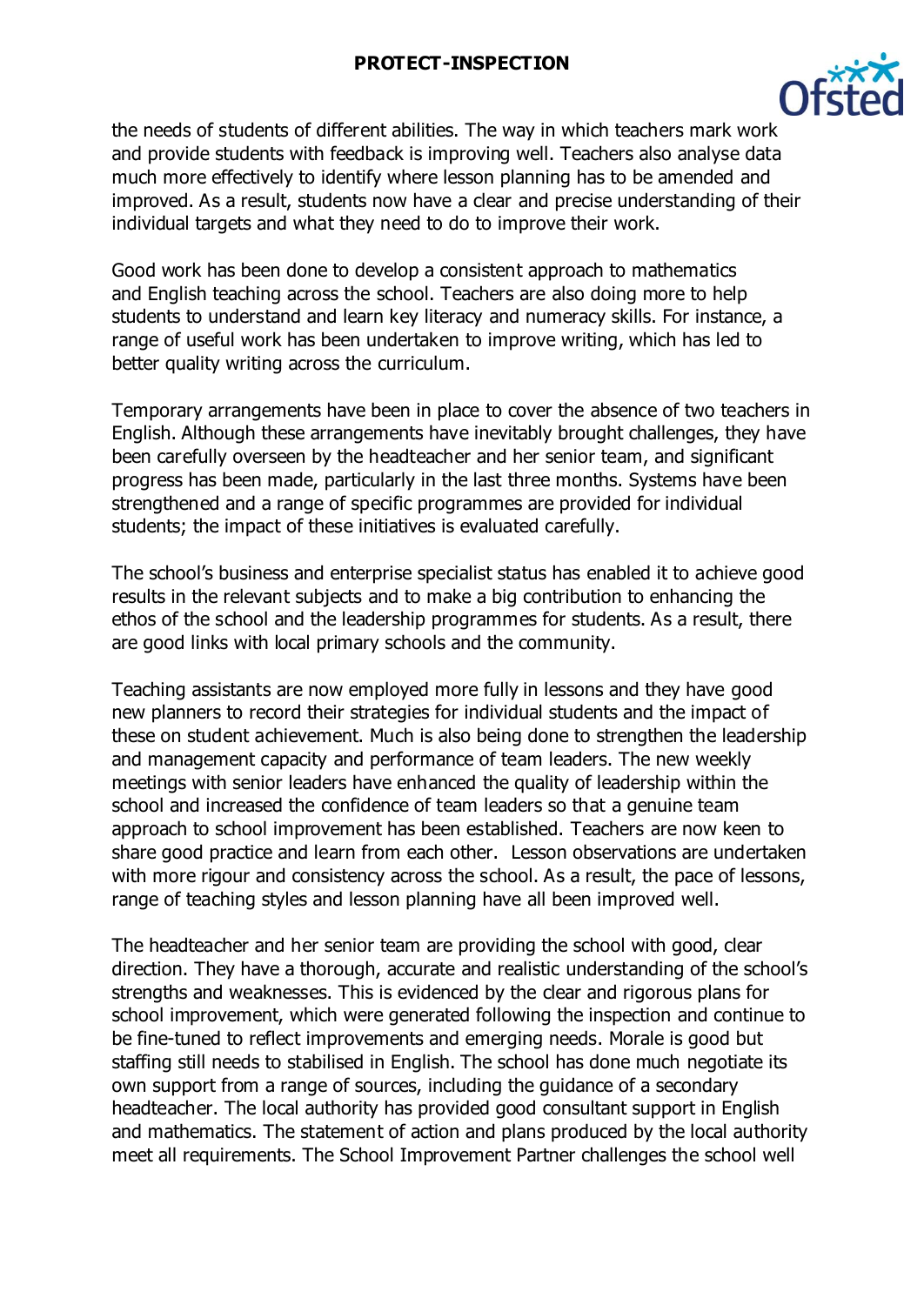

and her work has helped to improve the rate of progress the school has made in addressing its areas for development.

I hope that you have found the inspection helpful in promoting improvement in your school. This letter will be posted on the Ofsted website.

Yours sincerely

Peter Limm **Her Majesty's Inspector**